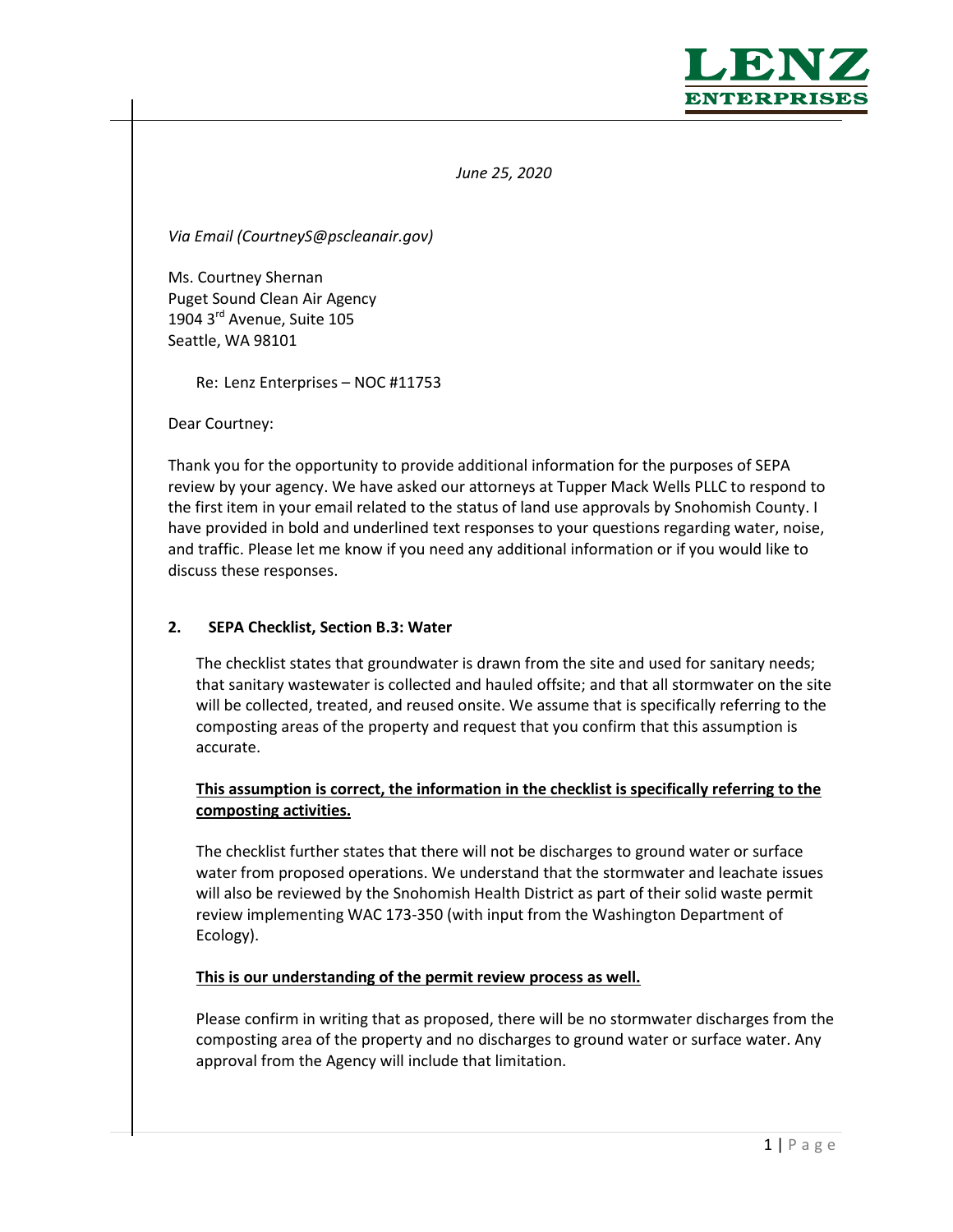

**There will be no stormwater discharges from the composting area of the property and no discharges to groundwater or surfacewater. The existing solid waste permit already includes requirements for leachate and stormwater (Permit SW-106 Section 3.N). Assuming those conditions are retained in a renewed solid waste permit additional limitations would be redundant.**

### **3. SEPA Checklist, Section B.7.b: Environmental Health – Noise**

The checklist describes in general terms the sources of noise from the proposal and further states that noise mitigation is included in the design of the equipment used onsite that can create noise and this mitigation will apply to both mobile and stationary equipment that can generate noise. The checklist also states the property size and vegetation provide additional buffer to noise impacts. In addition to the above, please confirm in writing, with supporting analyses, that your proposal will meet all pertinent requirements of Snohomish County Code, Title 10, Chapter 10-01 Noise Control (see [10.01\)](https://snohomish.county.codes/SCC/10.01).

Please also let us know if you are proposing any specific measures necessary to achieve compliance with Chapter 10-01.

**The proposal will meet all pertinent requirements of Snohomish County Code, Title 10, Chapter 10-01 Noise Control.** 

**As stated in the SEPA checklist submitted for this proposal: "Short term noise from construction delivery trucks and general construction activites will occur during construction. Long term noise will be generated from loaders and compost turners." The equipment identified for the compost process (loaders and turners) are already on site and have been operating for many years. Since no new equipment is proposed, and the equipment that is on site has been in compliance for many years, there is no requirement for supportive analysis.**

**Lenz has established over 33 years of operations that are in compliance with noise ordinances and is not planning any changes in operations or equipment that would generate additional noise.** 

**Specific measures that have already been taken to achieve compliance with Chapter 10-01 include purchasing equipment that mitigates excessive noise and maintaining adequate buffers zones between operating equipment and noise receptors.**

**Snohomish County PDS has already approved the construction of the compost expansion and did not have any additional noise mitigation requirements or requirements for supportive analysis. Lenz requests that PSCAA defer to Snohomish County PDS for matters relating to noise.**